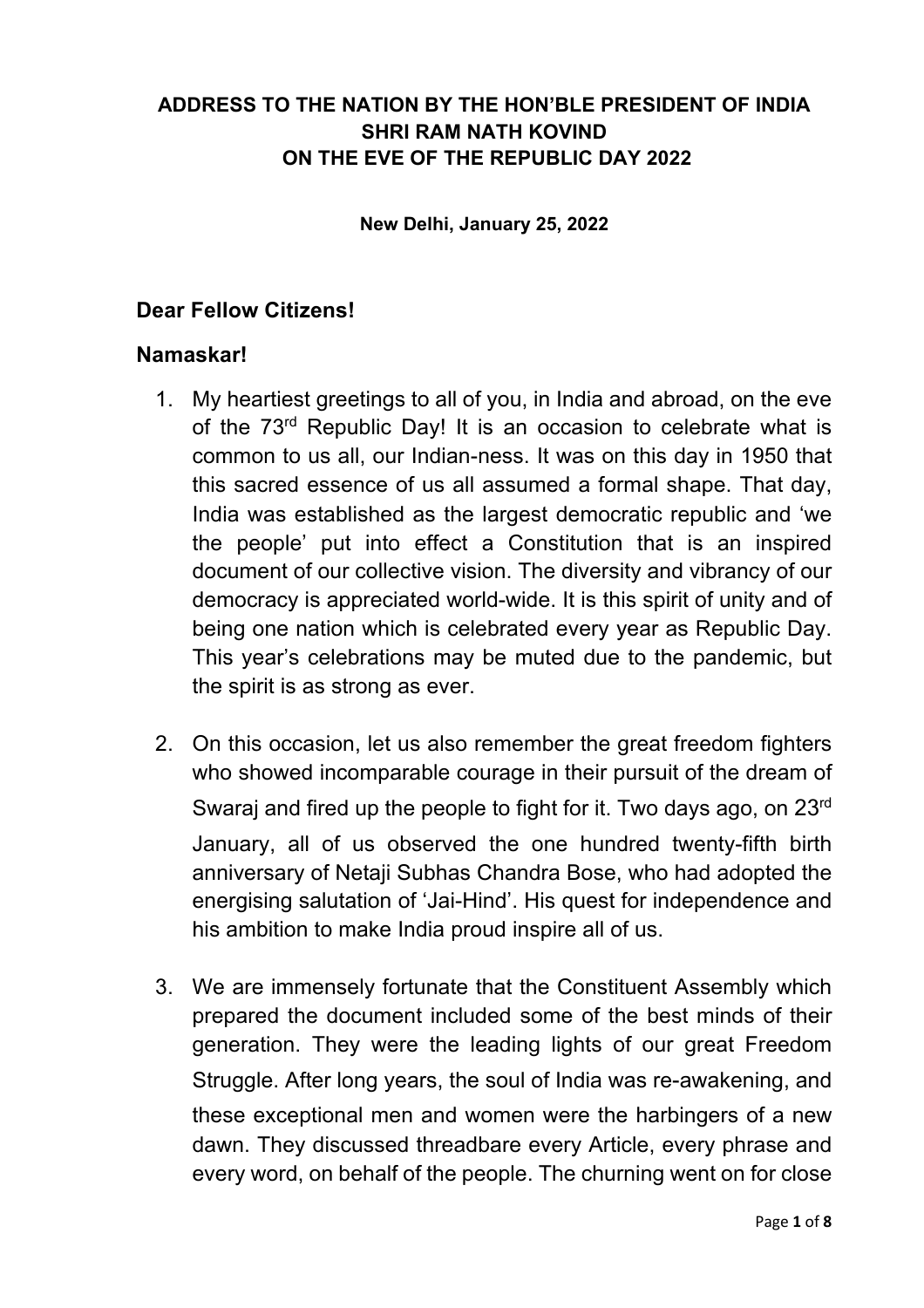to three years. Eventually, it was Dr. Babasaheb Ambedkar who, as chairman of the drafting committee, prepared the final version that has become our founding document.

- 4. While the text of the Constitution, dealing with the details of the workings of the State, is quite long, the Preamble sums up its guiding principles – Democracy, Justice, Liberty, Equality and Fraternity. They form the bedrock on which our Republic stands. These are the values that form our collective inheritance.
- 5. These values have been accorded primacy in our Constitution in the form of Fundamental Rights and Fundamental Duties of the citizens. Rights and duties are two sides of the same coin. The observance of the Fundamental Duties mentioned in the Constitution by the citizens creates the proper environment for enjoyment of Fundamental Rights. By fulfilling the fundamental duty of rendering national service when called upon to do so, crores of our people have transformed the Swachh Bharat Abhiyan and the COVID vaccination drive into mass movements. A great deal of credit for the success of such campaigns goes to our dutiful citizens. I am sure that our people will continue to strengthen the campaigns of national interest with their active participation and will demonstrate the same dedication.
- 6. The Constitution of India was enacted and adopted by the Constituent Assembly on 26<sup>th</sup> November 1949, which we now celebrate as Constitution Day. But it was made effective two months later. This was done to mark that day in 1930 when India resolved to win complete freedom. From 1930 to 1947, every year 26<sup>th</sup> January was celebrated as 'Purna Swaraj Day', and that was the day chosen to put the Constitution into force.
- 7. Writing in 1930, Mahatma Gandhi had advised fellow citizens how 'Purna Swaraj Day' was to be celebrated. He had said and I quote:

"Remember that since we desire to attain our end by non-violent and truthful means only, we can do so only through self-purification.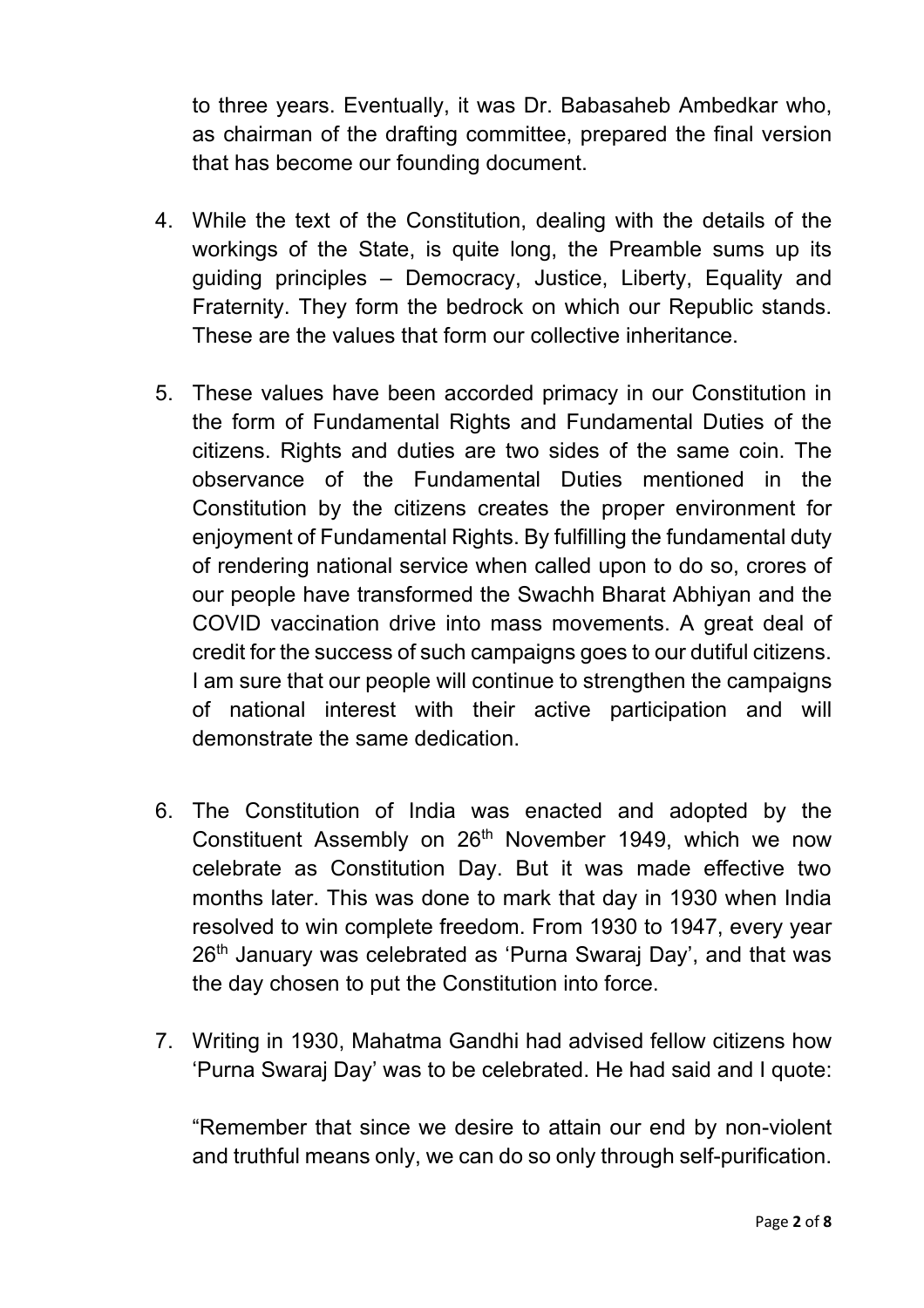We should therefore devote the day to doing such constructive work as lies in our power to do." [UNQUOTE]

8. Needless to say, Gandhiji's advice is timeless. He would have liked us to celebrate the Republic Day in the same manner. He wanted us to look inside, introspect and strive to become better human beings, and then also look outside, join hands with others, and contribute towards the making of a better India and a better world.

# **Dear Fellow Citizens,**

- 9. The world has never been in so much need of help as now. It has been over two years now and humankind is still battling with the corona-virus. Hundreds of thousands of lives have been lost, and the world economy has been reeling under the impact. The world has suffered from unprecedented misery, and surge after surge of new variants have been posing new crises. It has been an extraordinary challenge to humankind.
- 10. The pandemic management was bound to be all the more difficult in India. We have high population density, and as a developing economy we did not have the level of resources and infrastructure needed to battle this invisible enemy. But it is only in such difficult times that the resilience of a nation shines forth. I am proud to say that we have shown an unmatched resolve against the corona virus. In the first year itself, we raised the healthcare infrastructure and also reached out to help others. By the second year, we had developed indigenous vaccines and launched the world's biggest vaccination drive in history. The vaccination drive is progressing at a quick pace in our country. During the pandemic, we have reached out to several other countries with vaccines and other medical help. This contribution by India has been appreciated by international organizations.
- 11. There have been setbacks, unfortunately, as the virus makes a comeback with new mutations. Countless families have gone through a harrowing time. There are no words to express our collective trauma. The only saving grace is that many lives could be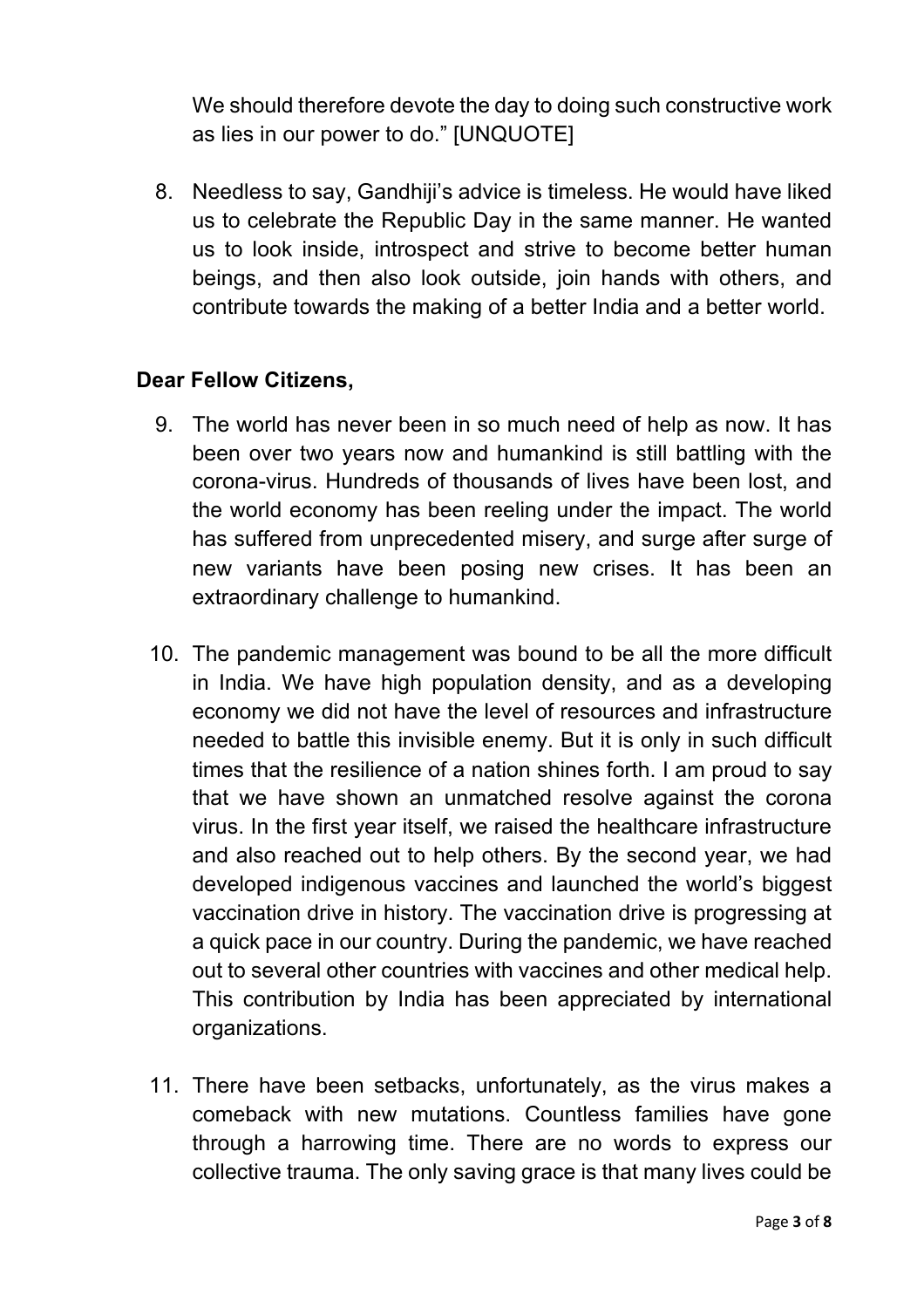saved. As the pandemic is still wide-spread, we must remain alert and not let our guard down. The precautions we have taken till now have to be continued. Wearing mask and maintaining social distancing have been essential parts of COVID appropriate behaviour. In the fight against the COVID pandemic, it has now become a sacred national duty of every citizen to follow the precautions suggested by our scientists and experts. We have to discharge this duty till the crisis is behind us.

- 12. A time of crisis has also made us appreciate how we all Indians are connected as one family. The time of social distancing has brought us close to each other. We have realised how much we depend on each other. Doctors, nurses and paramedics have risen to the challenge, working long hours in difficult conditions even at the risk of their lives to attend to patients. Others have kept the nation moving, managing supply chains and utilities. The leadership, policy-makers, administrators and others at the central and state levels have made timely interventions.
- 13. Due to such interventions the economy is on the move again. It is a testimony to India's spirit in the face of adversity that the economy is projected to grow at an impressive rate in this fiscal, after going through contraction last year. This shows the success of the Atmanirbhar Bharat Abhiyan launched in the previous year. The government has shown relentless focus on reforming every economic sector and providing a helping hand wherever necessary. The impressive economic performance is made possible due to improvement in the agriculture and manufacturing sectors. I am happy to note that our farmers, especially young farmers with small holdings, are enthusiastically adopting natural farming.
- 14. Small and medium enterprises have played an important role in providing employment to people and imparting impetus to the economy. Our innovative young entrepreneurs have set new benchmarks of success by making effective use of the start-up ecosystem. It is a testimony to the success of our country's massive and robust digital payment platform that millions of digital transactions are being done every month.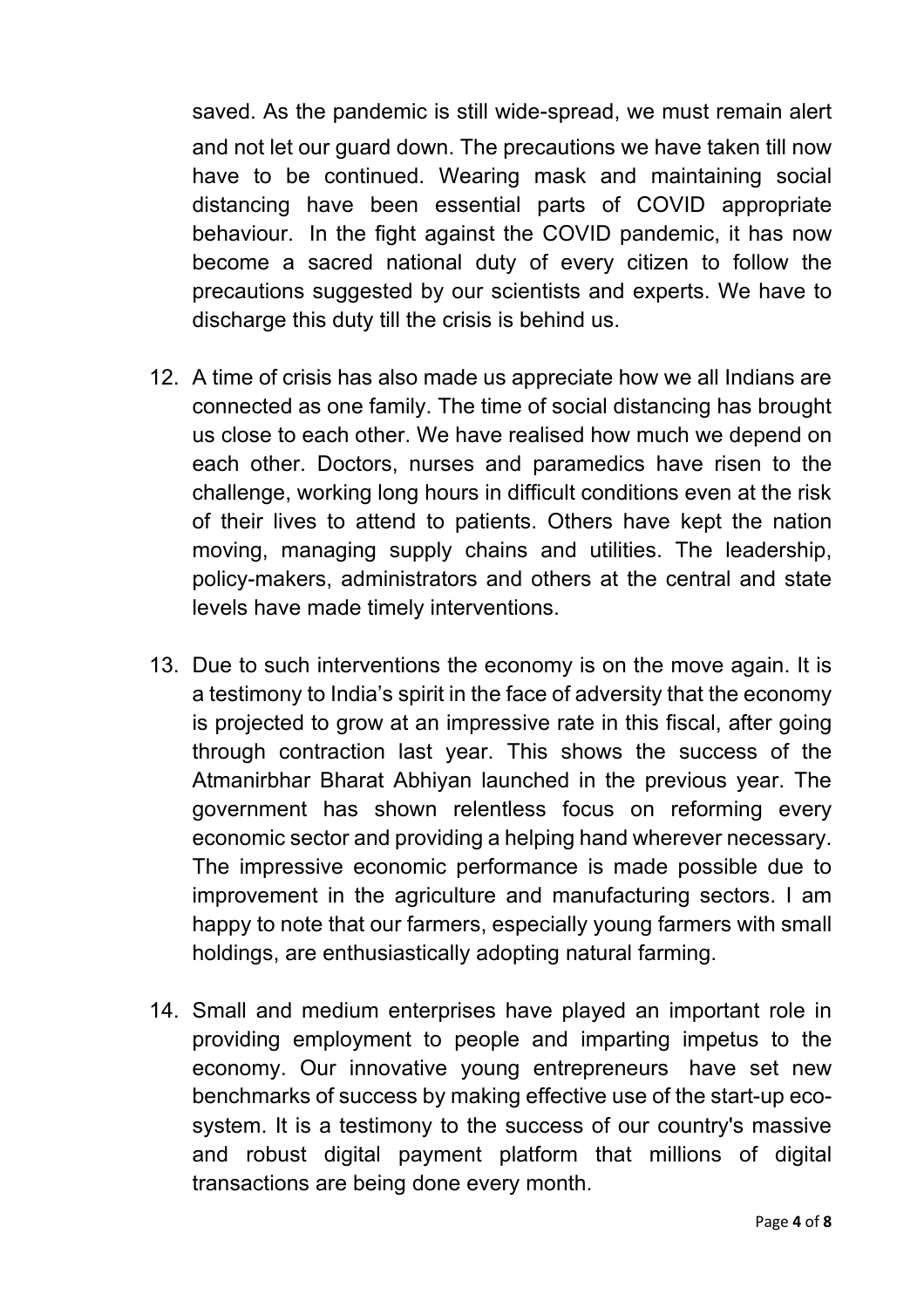15. To reap the demographic dividend, the government has created the right environment with the National Education Policy that makes a perfect blend of traditional values and modern skills. It is gratifying to note that India has found a place among the top 50 innovative economies. It is all the more satisfying to note that we have been able to promote merit while also stressing upon all-round inclusion.

## **Ladies and gentlemen,**

- 16. In the past year, our sports-persons also brought cheers as they made their mark at the Olympics. The self-confidence of these young champions inspires millions today.
- 17. In the recent months, I have witnessed remarkable examples of our people strengthening the country and the society through their commitment and action in diverse areas. However, I will mention only two such instances. The dedicated teams of the Indian Navy and Cochin Shipyard Limited have built an indigenous state-of-theart aircraft carrier IAC Vikrant which is to be inducted into our Navy. Due to such modern military capabilities, India is now counted among the world's leading naval powers. This is an impressive example of moving towards self-reliance in the field of defence. Apart from this, I found one special experience very touching. In a village called Sui in Bhiwani district of Haryana, some enlightened citizens who belong to that village have transformed the village under the 'Swa-Prerit Adarsh Gram Yojana', demonstrating sensitivity and diligence. This example of expressing affection and gratitude for one's village or native land is worth emulating. There remains life-long love and reverence for their native land in the hearts of grateful people. This example strengthens my belief that a new India is emerging – a Strong India and a Sensitive India; Sashakt Bharat, Samvedan-sheel Bharat. I am sure that taking inspiration from this example, other resourceful people will also contribute for the development of their villages and cities.
- 18. In this context, I would like to share a personal experience with all of you. I had the privilege of visiting my birth-place, that is, my village Paraunkh at Kanpur Dehat district in the month of June last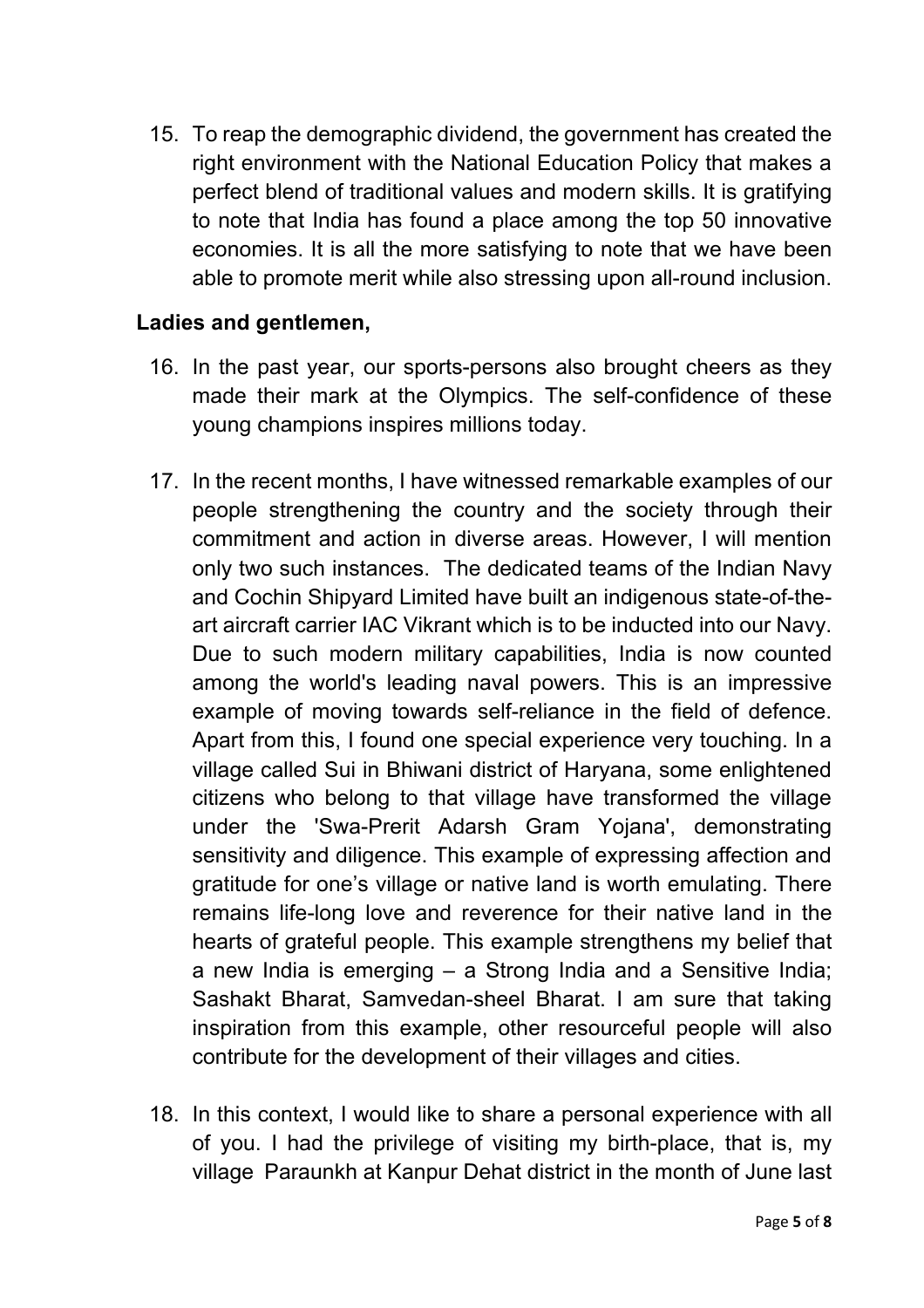year. On reaching there, I naturally felt the urge to express respect for the sacred soil of my village and applied it on my forehead because I believe that I have been able to reach Rashtrapati Bhavan only due to the blessings of my village. Wherever in the world I may be, my village and my country remain in my heart. I request the people of India who are successful in life due to their hard work and talent, to always remember their roots, their village, town or city. Also, all of you must serve your place of birth and your country in whatever way you can. If all the successful people of India work sincerely for the development of their birth-places, then the whole country will benefit from the outcome of such local development.

## **Dear Fellow Citizens,**

19. Today, it is our soldiers and security personnel who carry on the legacy of national pride. In the unbearable cold of the Himalayas and in the excruciating heat of the desert, far away from their families, they continue to guard the motherland. It is thanks to the constant vigil of the armed forces securing our borders and the police personnel maintaining internal security within the country that their fellow citizens enjoy peaceful life. When a brave soldier dies on duty, the entire country feels sad. Last month, in an unfortunate accident, we lost one of the bravest commanders of the country - General Bipin Rawat - his wife and many brave soldiers. The entire country was deeply saddened by the tragic loss.

### **Ladies and gentlemen,**

- 20. Patriotism strengthens the sense of duty among citizens. Whether you are a doctor or a lawyer, a shopkeeper or office-worker, a sanitation employee or a labourer, doing one's duty well and efficiently is the first and foremost contribution you make to the nation.
- 21. As the supreme commander of the Armed Forces, I am glad to note that it has been a water-shed year for women empowerment in the Armed Forces. Our daughters have broken a glass ceiling, and permanent commission has now been allowed for women officers in new areas. Also, the talent pipeline for the forces will be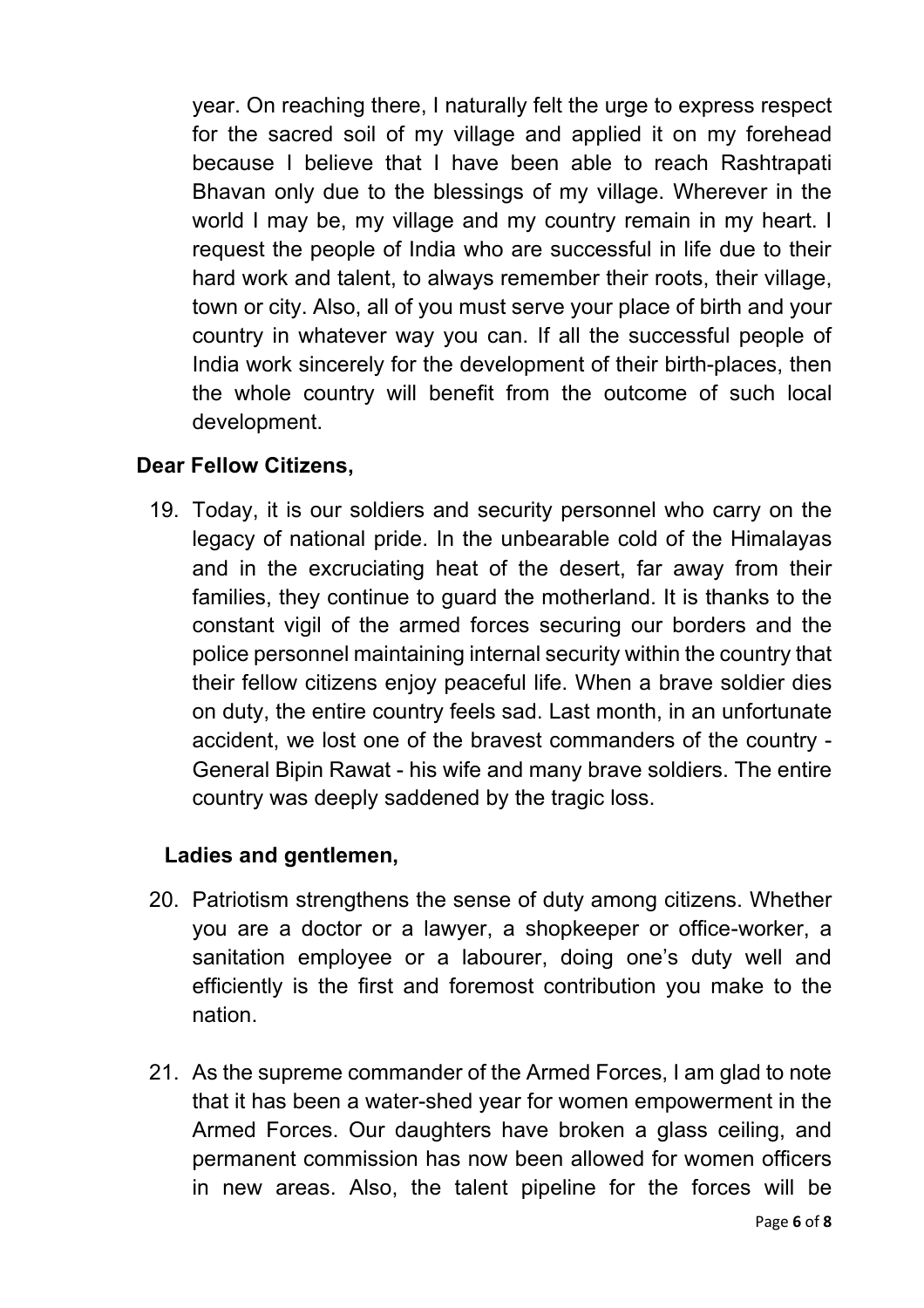strengthened with women coming through Sainik Schools and the prestigious National Defence Academy. Consequently, our Armed Forces will benefit from better gender balance.

22. I am confident that India is better placed today to meet the challenges of the future. The twenty-first century is turning out to be the age of climate change, and India has taken a leadership position on the world stage in showing the way, especially with its bold and ambitious push for renewable energy. At the individual level, each one of us can remember Gandhiji's advice and help improve the world around us. India has always considered the whole world as one family. I am sure that, inspired by this spirit of universal brother-hood, our country and the entire global community will move towards a more equitable and prosperous future.

## **Dear Fellow Citizens,**

23. This year, India will cross a milestone when it completes 75 years of Independence. We are celebrating this occasion as 'Azadi ka Amrit Mahotsav'. It is heartening to note that our people, especially youngsters, are participating enthusiastically in a variety of events and programmes organised to commemorate the landmark year. It is a great opportunity for not only the next generation but all of us to re-connect with our past. Our freedom struggle was an inspiring chapter in our splendid saga. In this seventy-fifth year of Independence, let us re-discover the values that animated our glorious national movement. Many men and women laid down their lives for our freedom. Our freedom fighters have suffered unimaginable torture and made countless sacrifices for us to enjoy the festivals of Independence Day and Republic Day. Let us gratefully recall their immortal sacrifices on the occasion of Republic Day.

### **Ladies and gentlemen,**

24. India is an ancient civilisation but a young republic. For us, nationbuilding is a constant endeavour. As in a family, so in a nation; one generation works hard to ensure a better future for the next